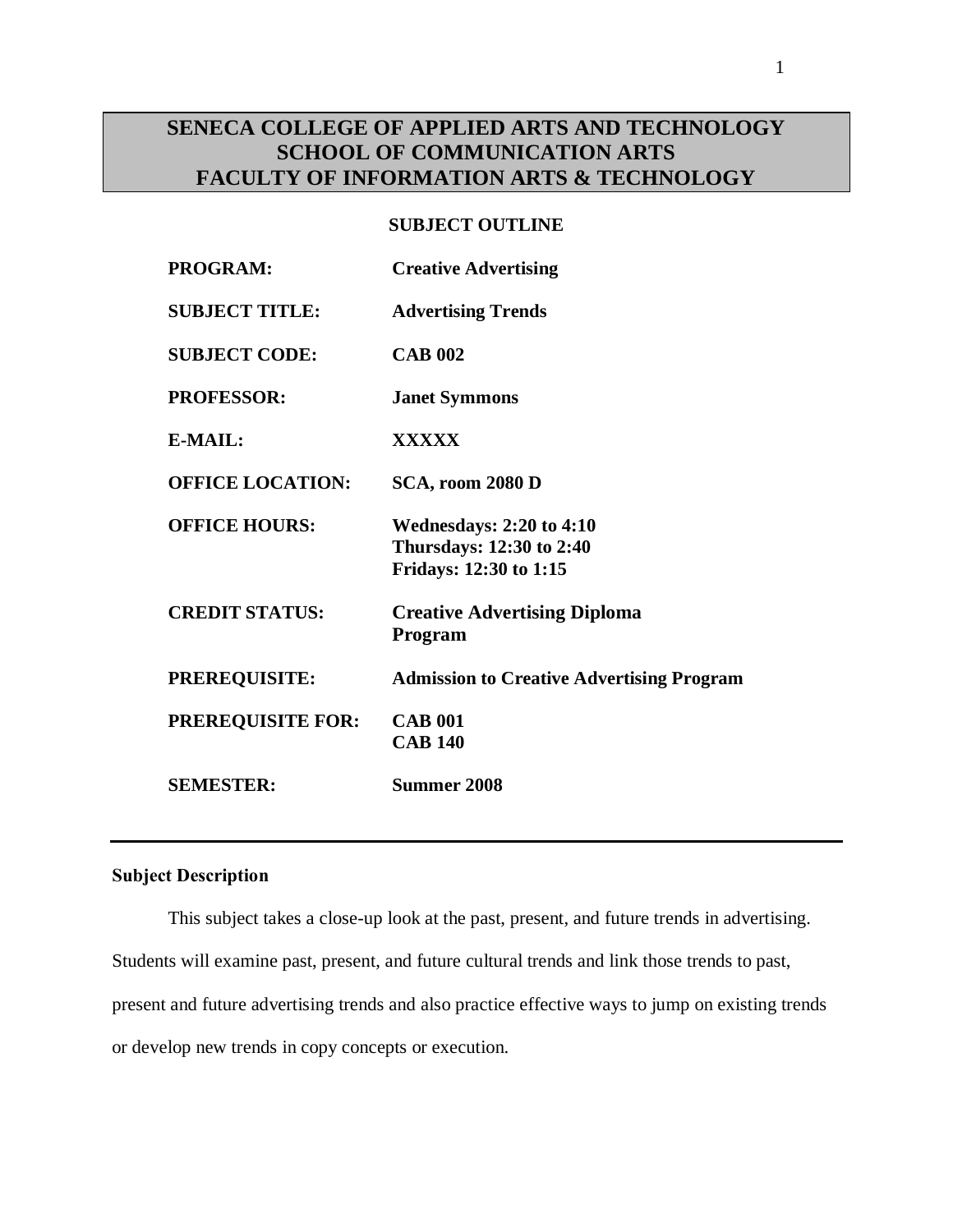## **Learning Outcomes**

Upon successful completion of the course, students will be able to:

- 1. Demonstrate an understanding of advertising and cultural trends;
- 2. Analyze and identify past and present advertising and cultural trends;
- 3. Define and recognize how ads mimic society and culture and how society and culture mimic ads;
- 4. Demonstrate the ability to spot a cultural and advertising trend;
- 5. Recognize how to jump on, or when not to jump on, a cultural or advertising trend, and
- 6. Create an advertising trend of their own.

## **Required Text**

Marketing Magazine.

## **Recommended Text, Reference Material and Tutorials**

Students are expected to read, watch and listen to a variety of media to complete

assignments and to understand lesson objectives. Regularly consult the following media:

Communication Arts Magazine

Art Directors Annuals: Toronto, New York, Los Angeles

The One Show Awards Annual

Strategy/Playback

Broadcaster

Advertising Age

National Post (Financial Post section Monday)

Globe and Mail, Report on Business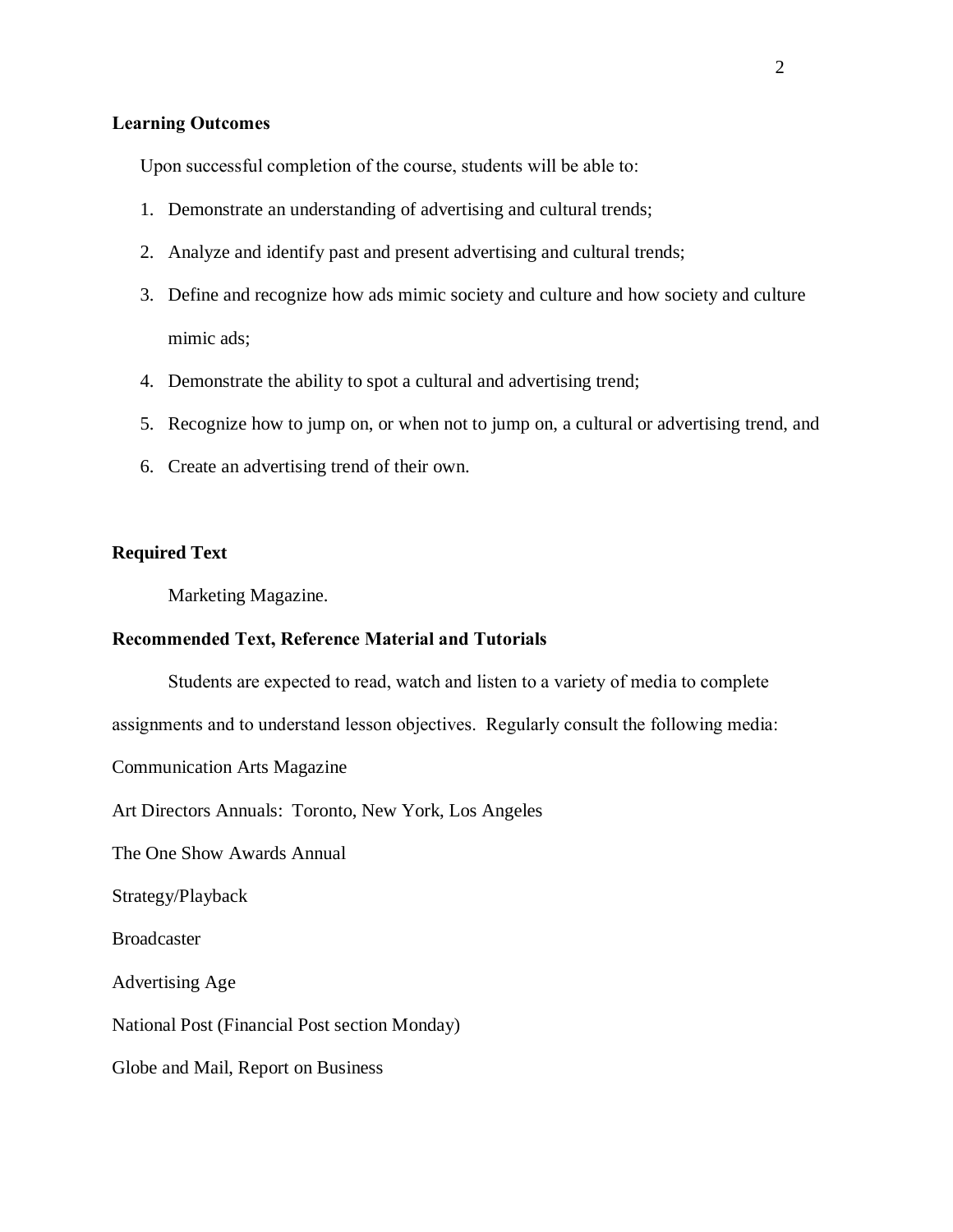## Media Television CITY-TV Toronto

## **Assignment Format**

All written assignments must have a cover page with the following information: Title of the assignment, your name, date and class code and section. Number all the pages of your assignment and **staple the pages** together. All assignments must be double-spaced, in Times New Roman, 12-point font. This includes all titles and subtitles. DO NOT hit the "enter" or "return" key twice at the end of a paragraph – Once is enough. This is good journalistic and academic practice. (Hint: This outline has the proper spacing and font.)

Finally, if you hand in two copies of the assignment, one copy will be marked and returned to you along with a mark sheet. If you hand in only one copy, your assignment will not be returned to you, but you will receive a completed mark sheet.

#### **Handing in Assignments**

All assignments must be handed in at the beginning of the class otherwise you will receive an automatic F! If you are not present when called up for your in-class presentation (and have not notified me in advance with an accepted reason) you will also receive an automatic F!

## **Late Assignments**

Your client would not accept a late project, and neither will your professor. Late assignments will not be accepted.

#### **Modes of Evaluation**

Every assignment, test, or piece of work you do will be considered as a vehicle for evaluation. This includes your willingness to participate in the process of the class. Class participation requires your presence in the class. All will be considered for evaluation in assessing the final grade.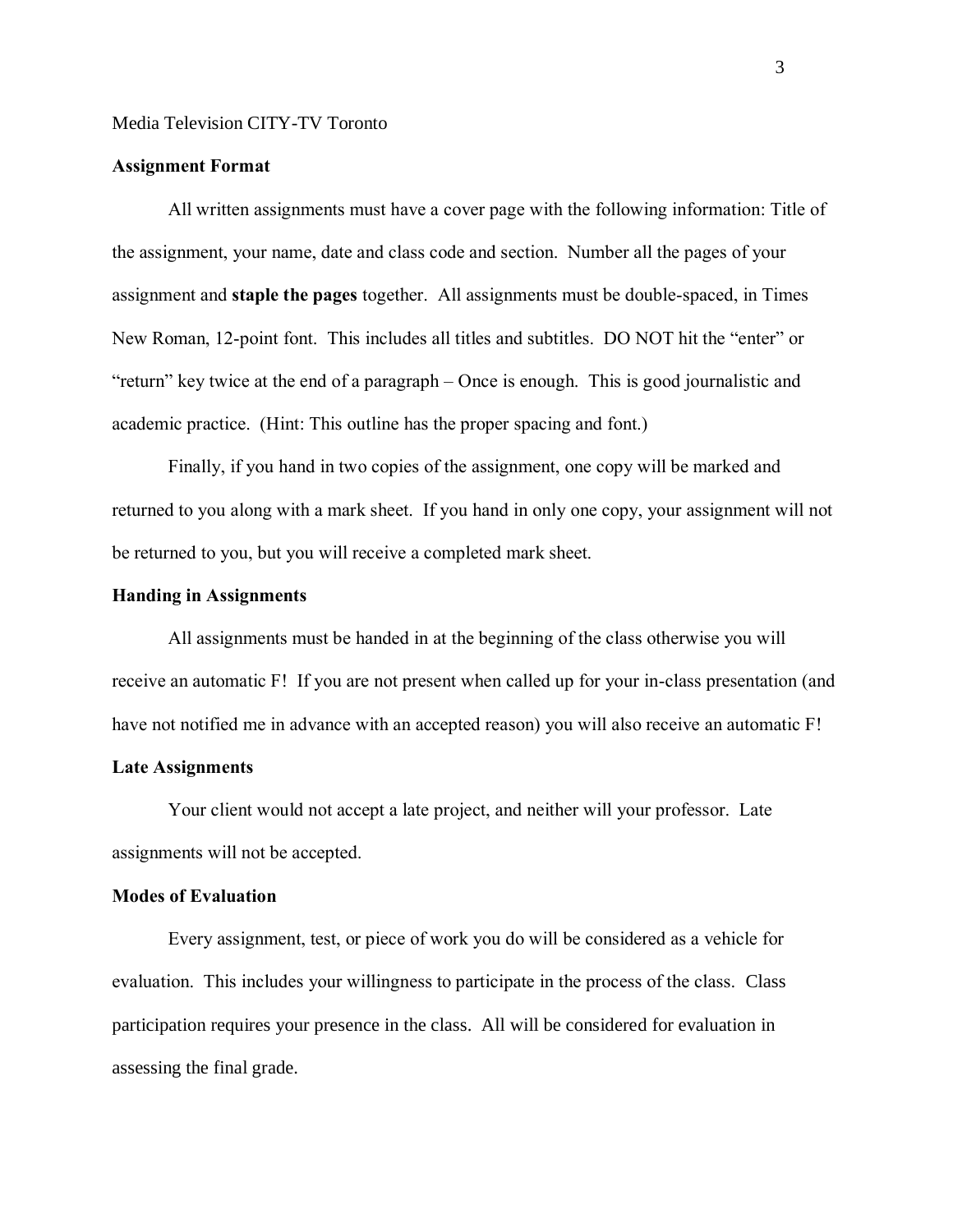Your final grade for promotion will be calculated in the following manner:

Assignment 1 25% Assignment 2 25% Assignment 3 40%

Class participation 10%

All assignments emphasize your writing skills. Spelling, grammar, punctuation and writing skills are very important. Thus, you will lose marks for poor grammar and spelling. Do not rely on your computer's spellchecker as it is not always reliable and may miss simple mistakes. Proofread everything twice! You must use **Canadian spelling**. If in doubt, refer to a Canadian Oxford Dictionary published after 1999. You may wish to have a learning partner who will proofread your assignments in return for your proofreading services. **If your work contains copious amounts of spelling and grammar mistakes, you will receive a failing grade on the assignment regardless of the mark breakdown**.

**Grading policy**

| <b>GPA</b> |  |
|------------|--|
|------------|--|

| $A+$         | $90\% - 100\%$ | 4.0 |
|--------------|----------------|-----|
| $\mathsf{A}$ | $80\% - 89\%$  | 4.0 |
| $B+$         | $75\% - 79\%$  | 3.5 |
| B            | $70\% - 74\%$  | 3.0 |
| $C+$         | $65\% - 69\%$  | 2.5 |
| C            | $60\% - 64\%$  | 20  |
| D            | 55% - 59%      | 1.0 |
| F            | $0\% - 54\%$   |     |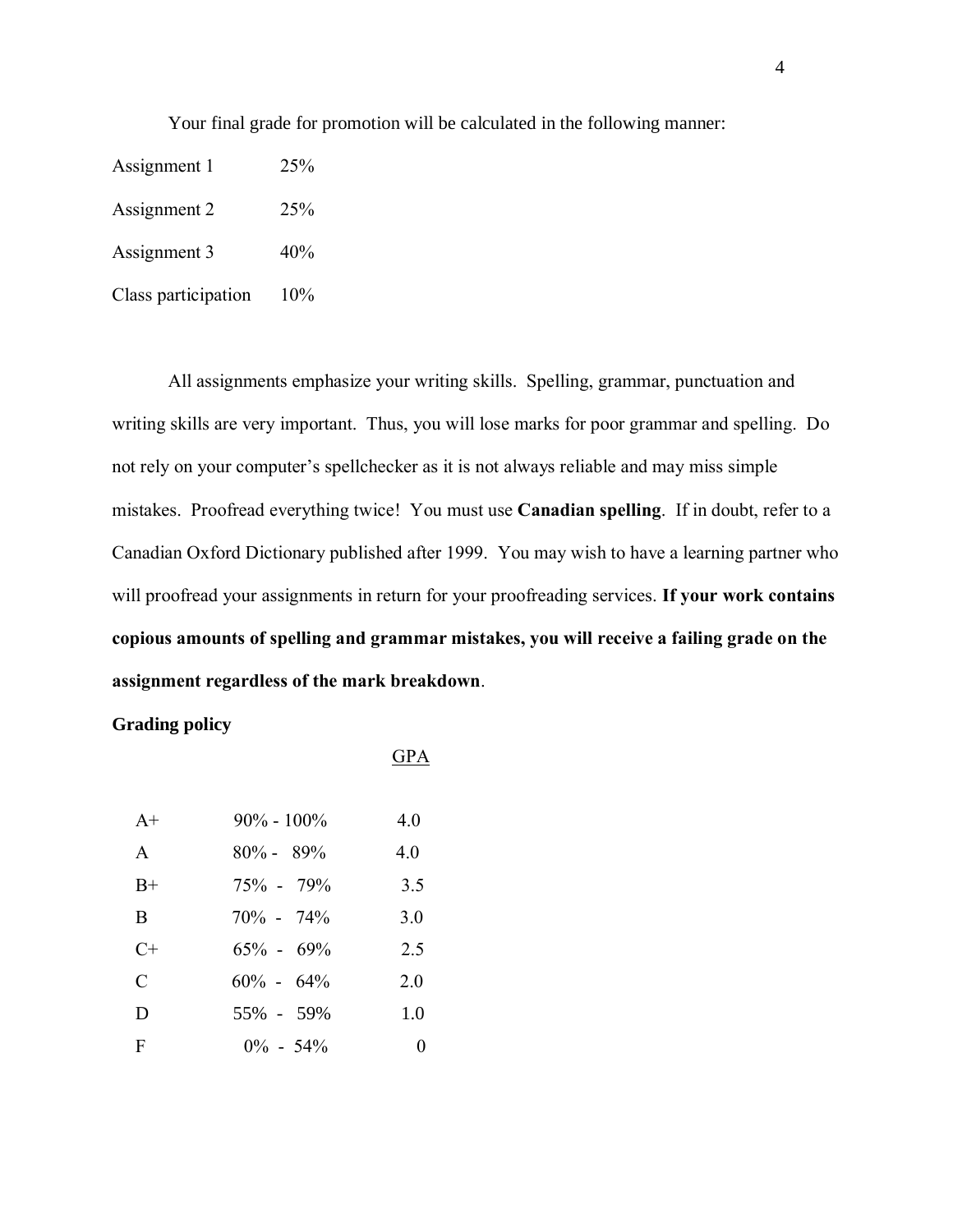## **Class Participation**

Many classes include presentations by students. All students are required to attend every class regardless if they or their team is presenting that day. Learning about trends from other students is an important component to understanding how trends work or don't work. Attendance is therefore an integral component of the course.

#### **Professionalism**

A professional, business-like attitude is essential to succeed in today's highly competitive job market. Professionalism means having a positive attitude in class, demonstrated by excellent attendance, attentiveness in class, punctuality, participation and courtesy. Participation involves being present at the start of the class and participating in all class discussions and projects.

## **Dropping a Subject**

It is the responsibility of the student wishing to drop this subject to notify the professor and the Office of the Registrar on/or before the deadline stated in the Student Handbook. A "Timetable Change Form" must be completed and signed by the MFD coordinator and delivered by the student to the Registrar by the deadline.

## Student/Faculty Consultation Outside Classroom Hours

Students are encouraged to consult the professor with subject-related questions outside class time. To arrange a consultation at a mutually agreeable time, students should speak with the professor during regularly scheduled classes or in the professor's office or via e-mail. Academic Regulations

Students are responsible for being aware of college regulations in the Academic Policy Handbook.

#### **Cheating and / or Plagiarism**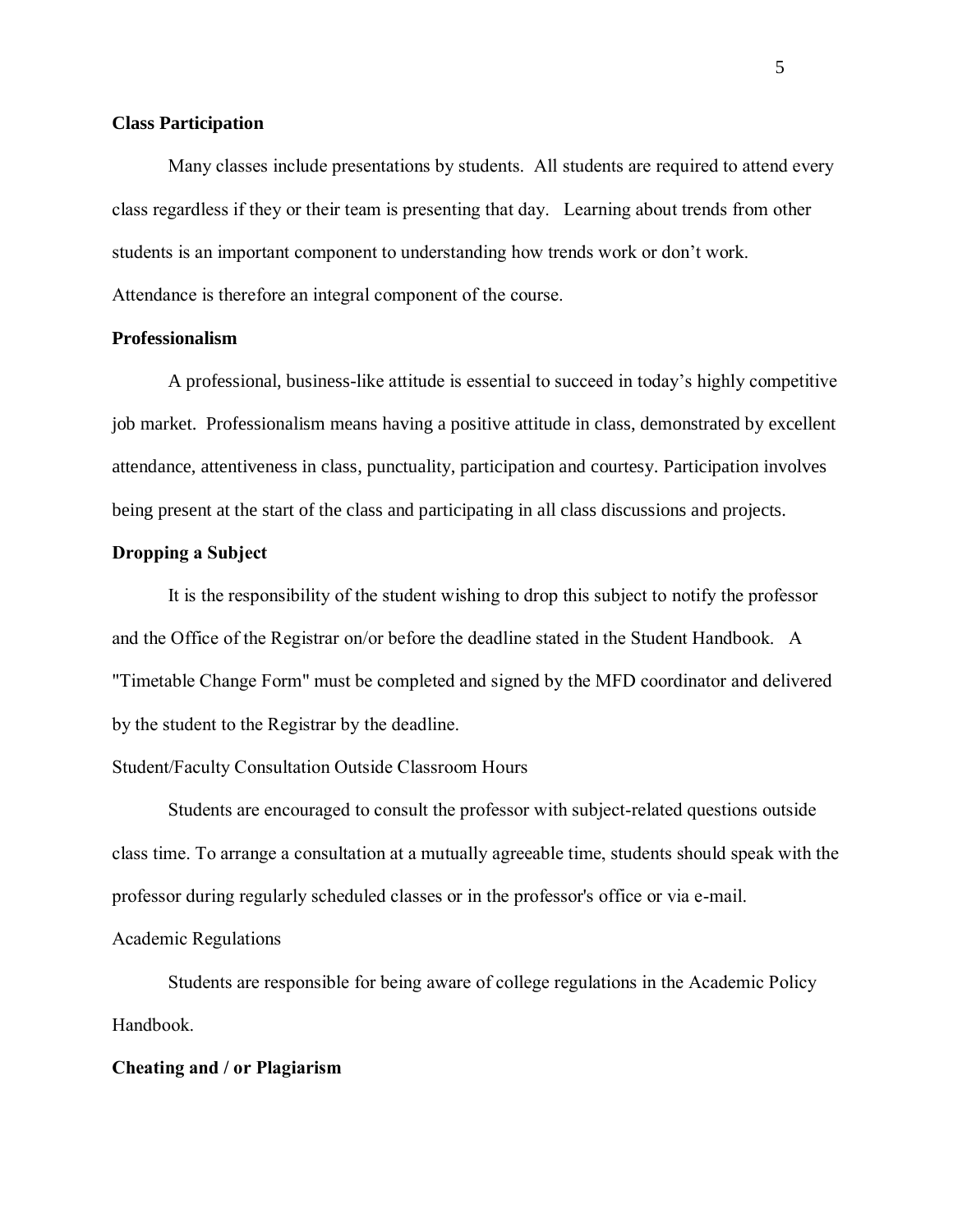Section 8.9 - Seneca College Academic Policy

Cheating and/or plagiarism are offences that will not be tolerated by the College. Such offences occur when a student violates the procedures governing the administration of examinations, tests or other means of evaluating student achievement in a subject or program.

#### **Student Appeals**

Section 11 - Seneca College Academic Policy

You have the right to appeal academic decisions of the College. The procedures for informal and formal appeals are outlined in the College Academic Policy.

Students must keep all assignments (including drafts and outlines) and exercises until they receive their final grade. No appeal will be considered unless a **complete** file is submitted at the time of the appeal. **A lost assignment is no excuse.**

If a student disagrees with the evaluation of an assignment or with a final grade, **the student must first discuss the matter with the professor** in an attempt to resolve the disagreement. If the matter is not resolved, the student should discuss the problem with the chair of the School of Communication Arts.

For further information on appeals, please consult the Academic Policy Handbook.

As a student at Seneca College, you are expected to read the College Academic Policy and your College Student Handbook. Please note that this information is very important.

#### **Student Rights and Responsibilities**

Students should be aware of their rights and responsibilities. They should consult the Student Handbook.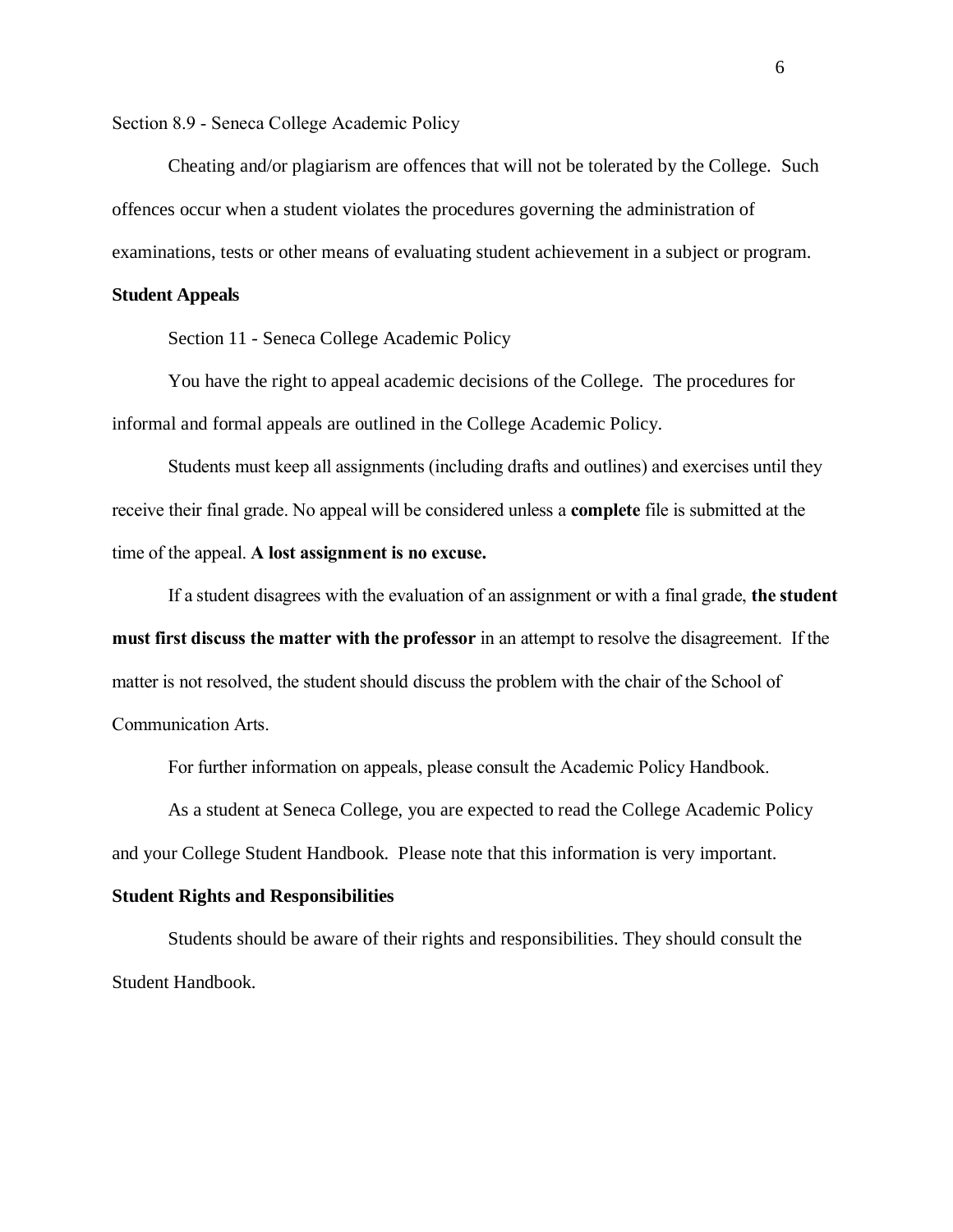## **Discrimination and Harassment**

All students and employees have the right to study and work in an environment that is free from discrimination and/or harassment. Language or activities that defeat this objective violate the College Policy on Discrimination/Harassment and shall not be tolerated. Information and assistance are available from The Centre for Equity and Human Rights. For more information on Student Rights and Responsibilities, please consult the Student Handbook**.**